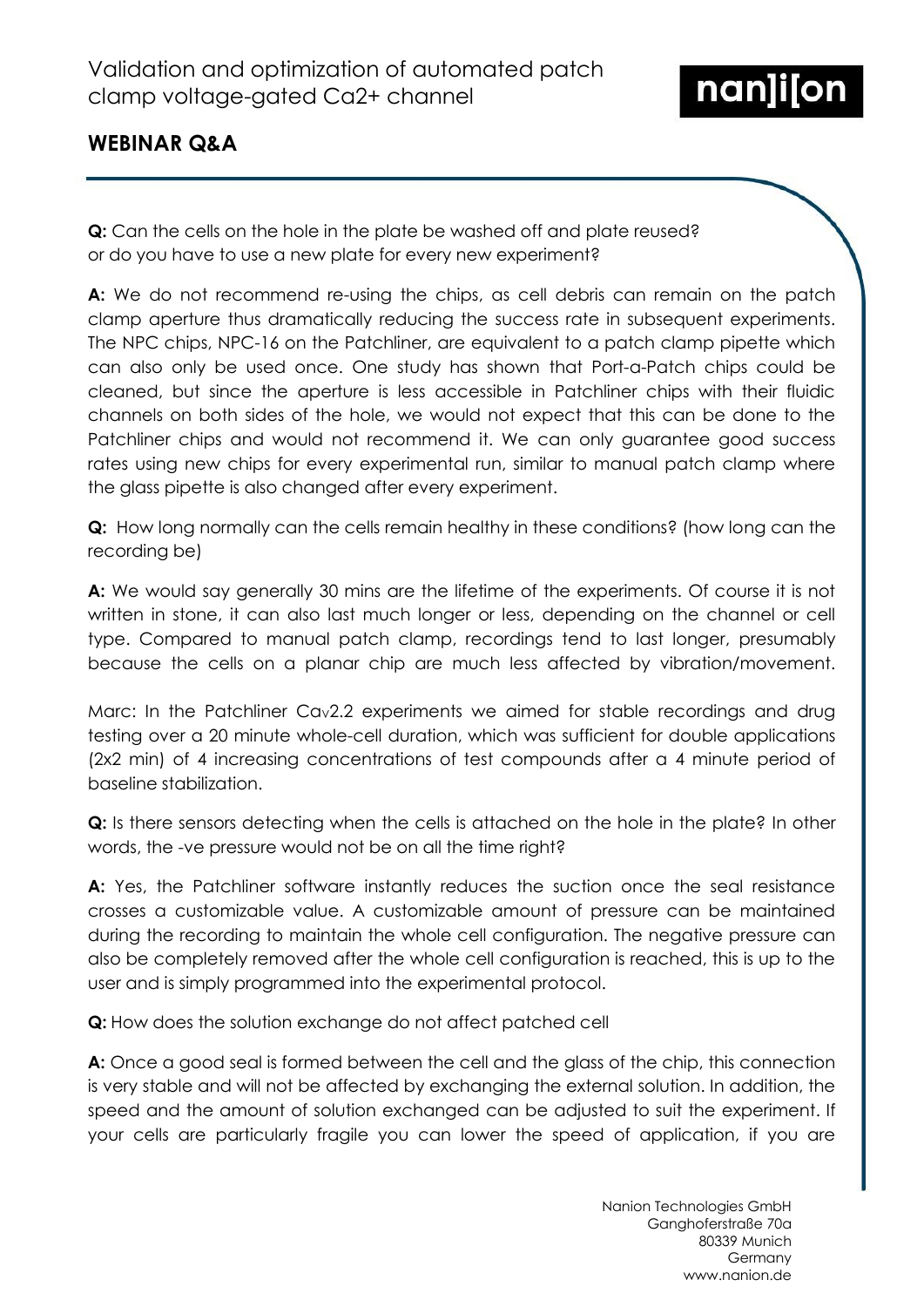

# **WEBINAR Q&A**

recording fast desensitizing ligand-gated ion channels on the other hand, you can increase the speed of application to minimize ligand exposure.

Marc: We could optimize the speed, volume and timing of liquid applications onto each cell/well to ensure we did not 'knock-off' the cell from the hole during the  $IC_{50}$  experiment. Such failures were generally quite low, especially if the seal was of high quality.

**Q:** Do you have an opportunity to make single channels recordings using your Patchliner system?

**A:** Yes, it is possible to record single channels. It was successfully applied on Erythrocytes in cell-attached mode:

[https://www.nanion.de/en/products/patchliner/137-articles/141-erythrocytes-single](https://www.nanion.de/en/products/patchliner/137-articles/141-erythrocytes-single-channel-recordings.html)[channel-recordings.html](https://www.nanion.de/en/products/patchliner/137-articles/141-erythrocytes-single-channel-recordings.html)

Alternatively, single channel recordings from ion channels reconstituted into bilayers can also be performed:

### <https://www.nanion.de/en/137-articles/306-gramicidin-bilayer-recordings.html>

**Q:** Single-channel recordings (cell attached) with Patchliner - are they possible? Noise level? Examples? Alternatively, single channel recordings from ion channels reconstituted into bilayers can also be performed:

**A:** Yes, it is possible to record single channels. It was successfully applied on Erythrocytes in cell-attached mode, with low noise level see the following link:

[https://www.nanion.de/en/products/patchliner/137-articles/141-erythrocytes-single](https://www.nanion.de/en/products/patchliner/137-articles/141-erythrocytes-single-channel-recordings.html)[channel-recordings.html](https://www.nanion.de/en/products/patchliner/137-articles/141-erythrocytes-single-channel-recordings.html)

Alternatively, single channel recordings from ion channels reconstituted into bilayers can also be performed:

#### <https://www.nanion.de/en/137-articles/306-gramicidin-bilayer-recordings.html>

**Q:** Is Dynamite an essential add on for all applications or specific studies?

A: The Dynamite<sup>8</sup> was specifically designed for improved recordings of cardiac action potentials and is not needed for any other application.

**Q:** Some customers felt that seal enhancer may lead to a different outcome on the results. Can we run experiments without using seal enhancer with our machines?

> Nanion Technologies GmbH Ganghoferstraße 70a 80339 Munich Germany www.nanion.de